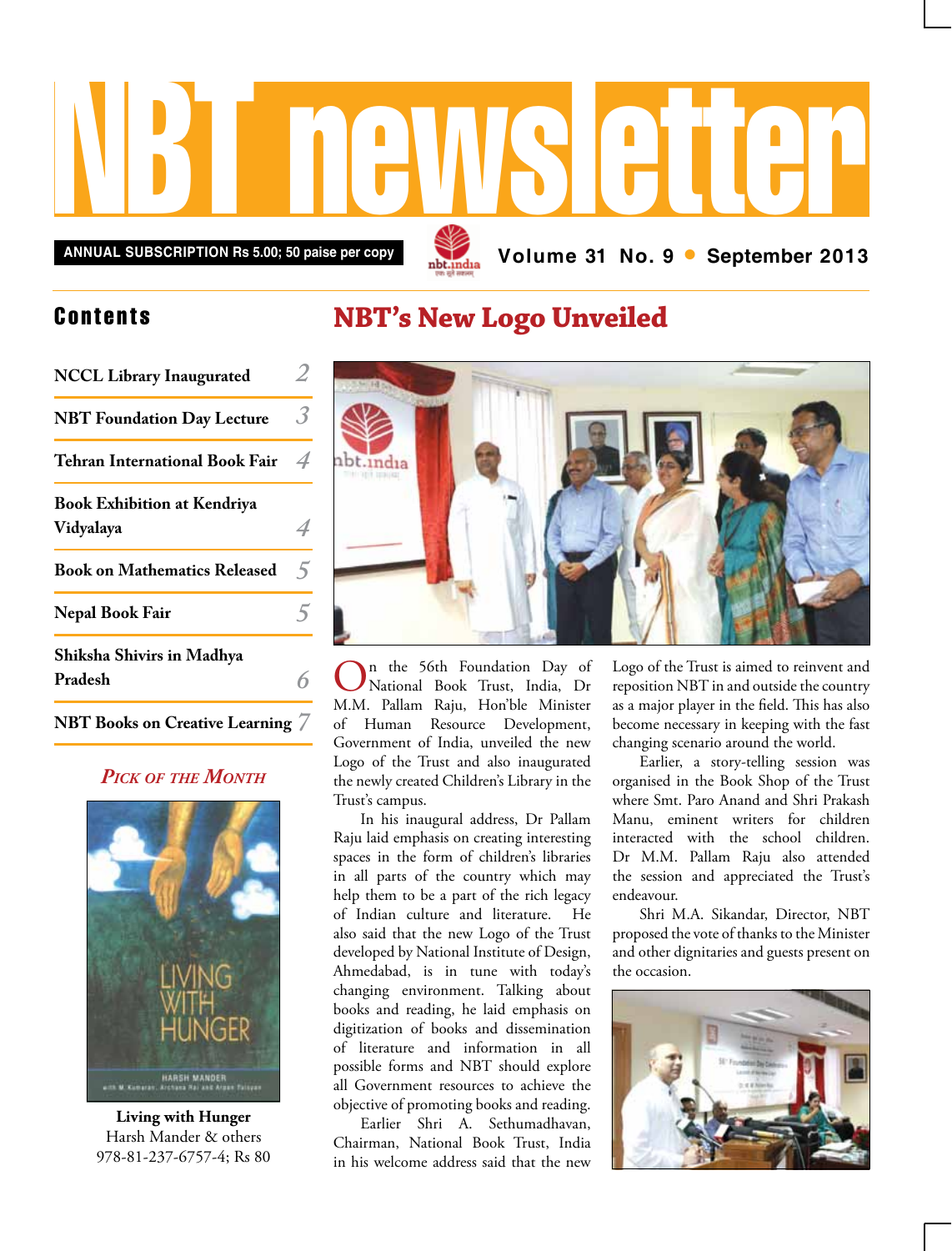# **NCCL Library Inaugurated**

r M.M. Pallam Raju,<br>Hon'ble Minister for Minister Human Resource Development inaugurated the National Centre for Children's Literature (NCCL) Library, a wing of the National Book Trust, India at Nehru Bhawan on the occasion of the 56th Foundation Day of the National Book Trust, India on 1 August 2013. He appreciated the efforts of the National Book Trust, India and hoped that this Library will serve the children and children's literature.

On this occasion, a storytelling session for school children was also organized at the NBT Book Shop in which Shri Prakash Manu and Ms Paro Anand, renowned authors for children interacted with the children and narrated some of their stories. Dr Pallam Raju also participated in the session and said that such sessions should be held regularly.









He also had a photo session with the participating children.

Recalling his childhood days, Shri Prakash Manu said that he used to read a lot apart from his textbooks and from the habit of reading he developed his skills in writing. He said that books open the world to us, provide us knowledge with pleasure and therefore books are important.

**About the New Logo**

This Logo of National Book Trust, India, designed by the National Institute of Design (NID), Ahmedabad, is a harmony of tradition and innovation, earthiness and imagination. The Banyan Tree, symbolizing stability and knowledge, reveals into the flying leaves of an open book through a contemporary visual. The combination of red with earthy brown colour portrays the rootedness to Indian soil as well as

Ms Paro Anand said that during her childhood she was not sure what she wished to be but she was sure that she wanted to have knowledge about different subjects and therefore she started reading books. She said that books gave her a path and she started writing stories.

The story-telling session enthralled the students and visitors as well. Students from various Kendriya Vidyalayas from South Delhi participated in the session.

While visiting the NBT Book Shop, Dr Pallam Raju said that there is a need to connect and communicate the North-east to other parts of India through books. Therefore, more books on Northeast should be published. He also said that NBT and National Bal Bhavan should work together for the promotion of reading among children.



the passionate urge for knowledge. The stylistic representation of 'nbt.india' indicates the modernistic commitment of the organization engaged in preparing the readers for a future world. The typography is 'bold slab-serif' which provides a strong base to the idea.The motto, '*Ekah Sute Sakalam*' taken from Kalidasa's *Meghdutam*, signifies the purpose of NBT for striving to give everything desired in the world of books.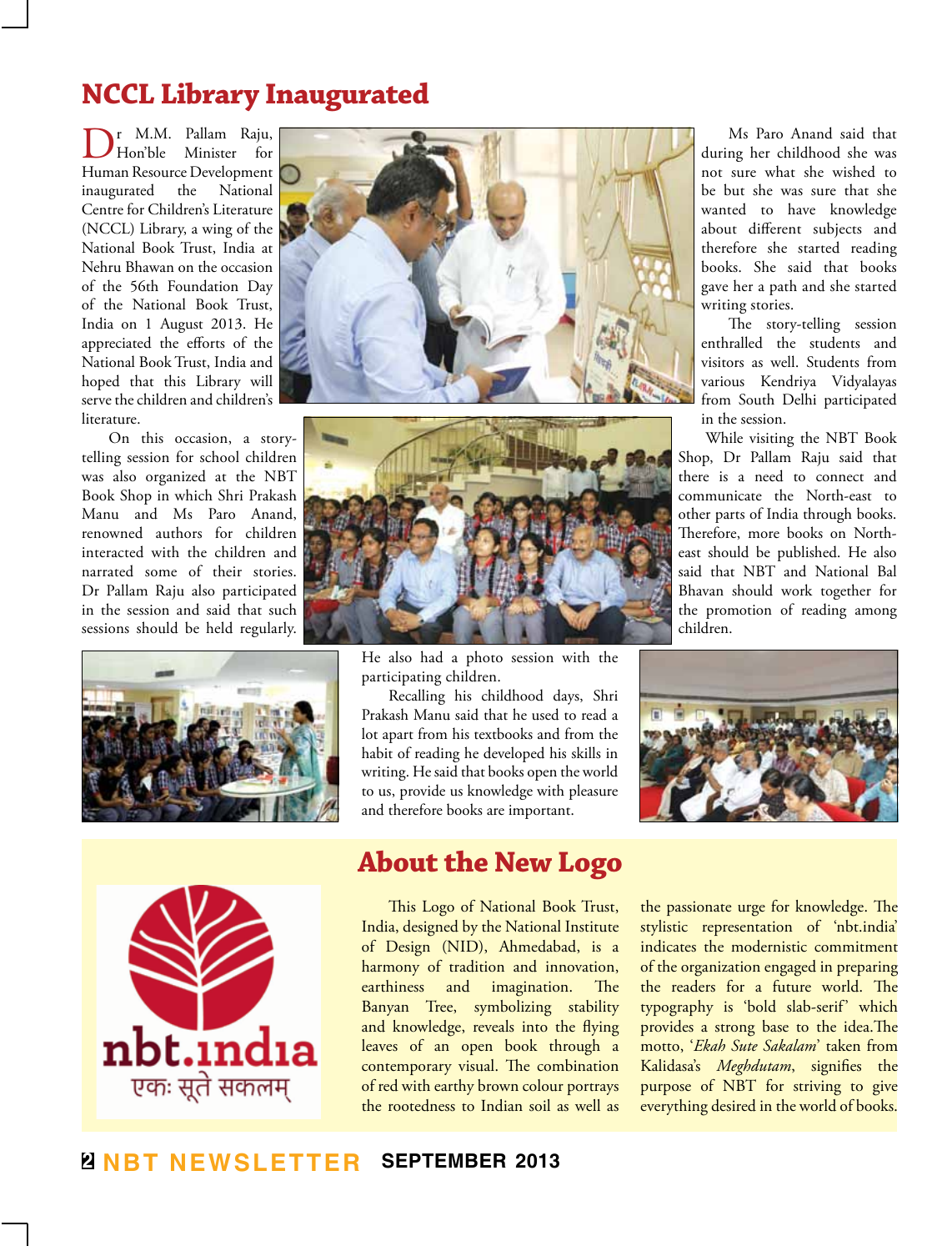# **NBT Foundation Day Lecture**

CCAs reading and writing<br>developed, it also divided developed, it also divided the population into those who had monopolized the benefits of reading and writing with those who didn't." said Prof. Andre Beteille, eminent sociologist and National Research Professor. Prof. Beteille was delivering the second NBT Foundation Day Lecture on 1 August 2013 at the India International Centre, New Delhi.

Reading and writing open up many things to

many people. But, today, certain changes are happening in the world of reading and writing. However, these are not perceptible, he observed. Regretting the lost art of writing letters, Prof. Beteille said, "Writing letters by hand is an art which is gradually dying. The personal touch which these letters communicated is lost by exchanging letters through internet and SMS, a means which is increasingly being resorted to by the younger generation.

Presiding over the function, Dr. Narendra Jadhav, educationist, economist and policy maker as well as a Member of the Planning Commission, congratulated and commended NBT for having Prof. Beteille to deliver the lecture. Himself a prolific writer, Dr. Jadhav was enthusiastic of books brought out by NBT. For the creation of a knowledge society, one





requires good books. NBT has been providing such books for various segments of readership.

Earlier, in his welcome address, Shri A. Sethumadhavan, Chairman, NBT said that "we are extremely happy and proud to have with us two luminaries on this auspicious day in the annual calendar of the NBT." In his brief address Shri Sethumadhavan reflected on the role of NBT in a vibrant<br>global space. "Reading space. "Reading

habits and the publishing industry have undergone substantial changes over the years and hence this is a time to reinvent and reposition NBT both within and outside the country as a major player in the field. NBT is not just an isolated publisher of books supported by the government, set up in third world country… our ambition is to make NBT a global player," he addd.

Thanking the dignitaries and the guests assembled, Shri M.A. Sikandar, Director, NBT, talked of the various initiatives that NBT has taken in the recent past to promote books and reading in this country. The NBT Foundation Day lecture in a way involves eminent personalities of the country to reflect on the climate of books and reading and in the process create a healthy debate on one of the important issues of our country.





**september 2013 NBT Newsletter 3**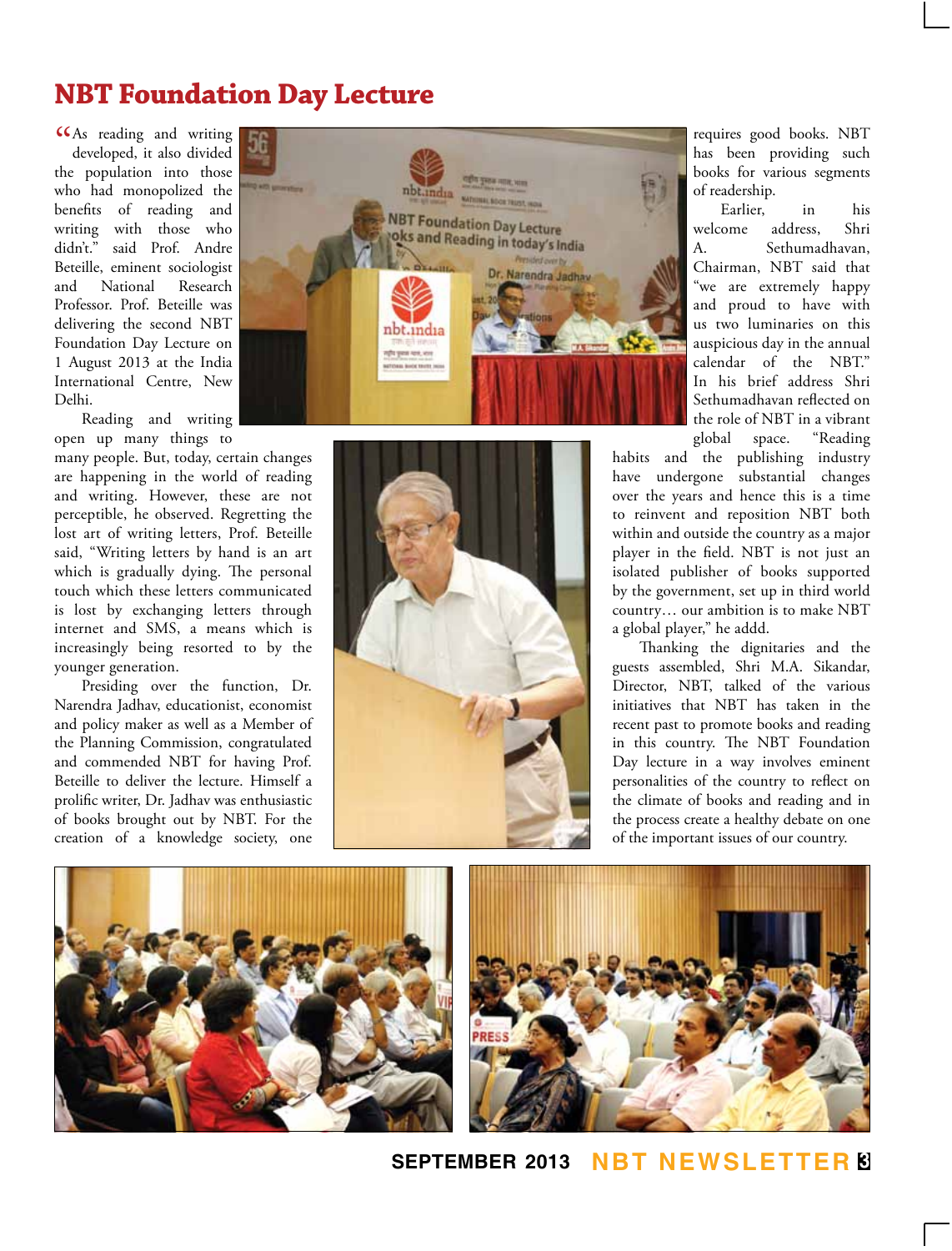# **Tehran International Book Fair**

The 26th Tehran<br>International Book Fair was held from 1 to 12 May 2013 in Imam Khomeini Grand Prayer Hall, Mosallah Ground, Iran. The National Book Trust, India also participated at the Fair.

The Fair was inaugurated on 30 April 2013, by the Hon'ble President Mahmood Ahmadinejad and Minister of Culture and Islamic Guidance Mohammad Hosseini. On the occasion Mohammad Husseini, stated that the Tehran Book Fair facilitates

access to the latest publications in Iran and the world.

Leader of the Islamic Revolution Ayatollah Seyyed Ali Khamenei also visited the Book Fair on 4 May 2013 alongwith several other officials.

Tehran's annual International Book Fair is one of the biggest book events in the world where many domestic and international publishers convene to present their latest publications. It is considered the most significant event of its kind in Asia and the Middle East and a significant venue for publishers and book lovers to exchange opinions and experiences.

For the first time, TIBF allocated a



section to electronic publishers and over 100 digital publishers took part in the event. Over 150 specialized meetings and book unveiling sessions were held on the sidelines of the book fair. TIBF also allocated a section for books on the

## **Book Exhibition at Kendriya Vidyalaya**

National Book Trust, India organized a Book Exhibition in collaboration with Kendriya Vidyalaya No.2, APS Colony, Delhi Cantt., New Delhi from 15 to 20 July 2013. A good number of books



in English and Hindi were displayed at the exhibition.

The book exhibition was jointly inaugurated by Shri M.A. Sikandar, Director, NBT and Shri Samer Singh, Principal, Kendriya Vidyalaya.

Parents, teachers and students of the Kendriya Vidyalaya visited the book exhibition and purchased books of their choice. Students and teachers from Kendriya Vidyalaya No.4, Delhi Cantt. and KendriyaVidyalaya, Tagore Garden also visited the book exhibition. They requested NBT to hold such exhibitions in future in their schools as well and

Persian Gulf. Over 90 publishing companies had been invited to attend the TIBF's World Book Market, a section which has been established to boost cooperation between Iranian and foreign publishers.

Over 2,545 Iranian and 1,600 international publishers participated in the Fair spread over a space of 1,20,000 square meters. Foreign publishers from 77 countries such as Germany, India, Syria,

Saudi Arabia, Britain, Lebanon and United States among others participated.

The Fair concluded with a closing ceremony and was attended by Seyyed Mohammad Hosseini, Iranian Minister of Culture and Islamic Guidance, along with a number of cultural officials.

The Organization for Research and Composing University Textbooks in the Humanities (SAMT) was named as the best publishers of the year in the public sector while Sokhan Publications was honoured as the year's best publishers in the private sector.

Shri Syed Haider M. Rizvi, Manager (Sales & Marketing) represented the NBT at the Fair.

hoped that it will generate interest among students for book reading.

Shri Karun Kumar, Asst, Director (Northern Regional Office), NBT, coordinated the exhibition.

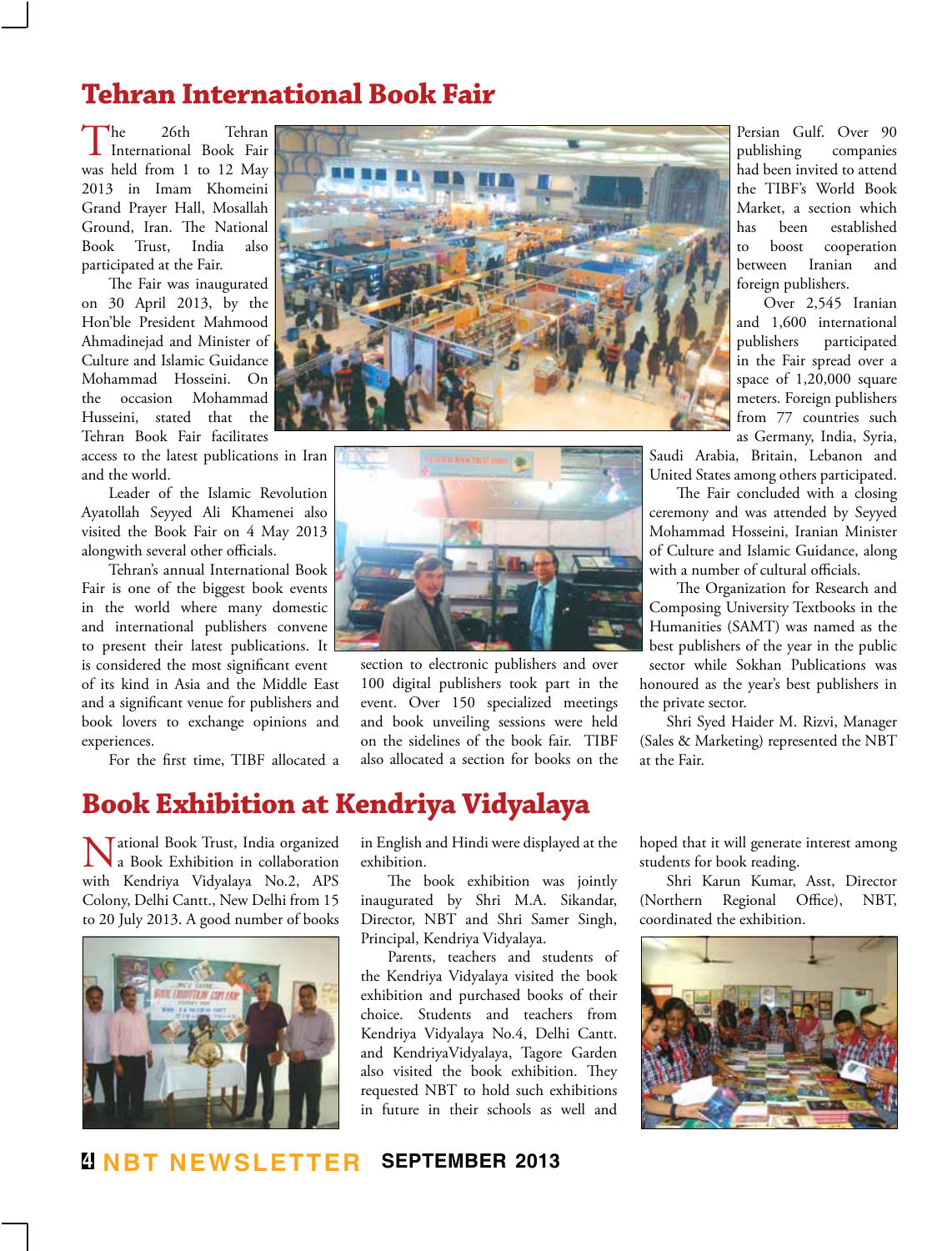# **Book on Mathematics Released**

**CC**This book is a great service<br>to popularize Mathematics to popularize Mathematics among students", said Prof. M. Ram Murthy, Head, Department of Mathematics and Statistics, Queen's University, Canada, while releasing the book What is Mathematics written by Shri Balkrishna Shetty and published by National Book Trust, India. The book release function was organized at Institute of Mathematical Sciences, Taramani, Chennai on 12 July 2013.

"Maths is the foundation of everything. And, therefore, no nation can progress without a sound foundation in Mathematics", he added. "Maths", according to him, "trains the human mind to logic and understanding". Today, we need more books on mathematics and this book goes a long way in fostering an understanding of the subject any students.

"Generally people will not say that

# **Nepal Book Fair**

The National Book Trust, India<br>
participated in the 17th Nepal Education & Book Fair held from 24 May 2013 to 1 June 2013 at Bhrikuti Mandap, Kathmandu, Nepal.

The inaugural function of Nepal Education & Book Fair took place on 24 May 2013 with the welcome address by Mr. Basanta Thapa, President, National Booksellers& Publishers Association of Nepal. The Fair was inaugurated by





they don't understand literature or even poetry, but they are not scared of saying

Mr. Bairagi Kainala, Chancellor, Nepal Academy and Mr. Amber Gurung, Chancellor, Nepal Academy of Music and Drama by lighting Panas.

Mr. Jayant Prasad, Ambassador of India, Embassy of India, Kathmandu and Mr. Meena from Nepal Bharat Library visited the NBT stall at the Fair.

Shri S.K. Arya and Shri Raj Kumar from NBT's Exhibition Department represented the NBT at the Fair.



that they don't like mathematics", said Prof. R. Ramanujam, Department of Theoretical Computer Science, Institute of Mathematical Sciences, Chennai. "This book while raising many questions, also looks at mathematics as truth, as an activity and as a language", he added.

Others who spoke at the function included Prof. Shyam Kumar Gupta, Department of Computer Science, IIT Delhi and Prof. R. Balasubramanian,

Director, Institute of Mathematical Sciences, Chennai.

In his brief address, Shri Balkrishna Shetty, author of the book said, that the book focuses on the basic foundation of the subject and hoped that it would have a wider appeal.

Shri Binny Kurian, English Editor with NBT, coordinated the function.

## **Mobile Exhibition at Mandsour**

National Book Trust, India flagged off a Mobile Exhibition at Shyamgarh, Suvasra in the district of Mandsour in Madhya Pradesh state on 23 July 2013.

Inaugurating the Mobile Exhibition, Ms. Meenakshi Natrajan, MP (Lok Sabha) spoke about the activities of the National Book Trust, India and the Ministry of HRD. She said that the project of spreading awareness of books and creating reading habit among the people of villages and towns through Mobile Exhibitions is highly commendable. She wished a great success for the project.



**september 2013 NBT Newsletter 5**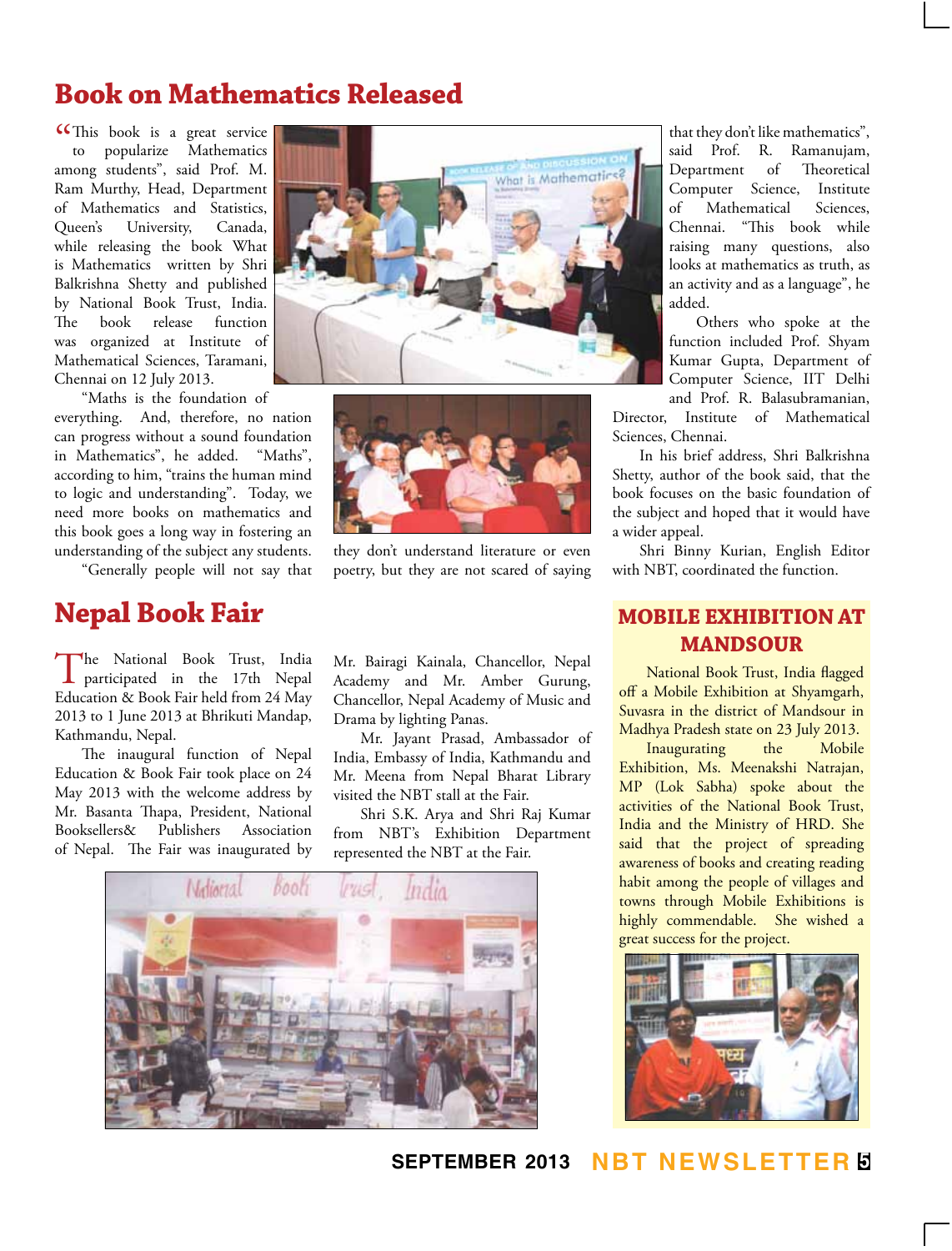# **Shiksha Shivirs in Madhya Pradesh**

#### **Shiksha Shivir at Ambha**

The first Shiksha Shivir was<br>organized at Ambha on<br> $\frac{1}{2}$ 11 July 2013. The Shivir was inaugurated by Shri Badam Singh Tomar, Block Education Officer of Ambha at Govt. Kanya Utkarsh Mahavidyalaya. Shri Badam Singh Tomar, while inaugurating the Shivir, said that the efforts made by National Book Trust are highly commendable. He said that event of this kind was being organized in





the Ambha Block for the first time. He wished that book exhibitions should be organized at Ambha regularly, if possible, at least once every year. The Trust also deputed an exhibition van there.

There were about 250 children present in the Shivir. NBT books were gifted to all children who participated at the Shiksha Shivir.

### **Shiksha Shivir at Porsa**

The second Shiksha Shivir was<br>organized at Porsa on 12 July 2013. The Shivir was inaugurated by Shri Anurudh Sharma, CEO, Porsa at Govt. Kanya Utkarsh Mahavidyalaya. Shri Anurudh Sharma, while inaugurating the Shivir, spoke about the value of books. He said that reading of books make the future



### **NBT in Social Media**

Modern digital channels of information like internet and mobile phones have become the order of the day. India today is the third largest user of internet in the world. Keeping in view its popularity and wide reach, the National Book Trust, India through its social media initiative, has set up a Facebook page to update the readers on its various activities and programmes.

The page, updated daily, has posts about NBT's activities, publications and other interesting information related to the world of letters. NBT's Facebook page is already being followed by more than 3200 users from over 10 countries. With a view to reach out to a wider audience, the information is posted both in English and Hindi. At present, the posts are viewed by nearly 20,000 people every month!

Join our Facebook page at: **https://www.facebook.com/NationalBookTrustIndia**

We have set up another Facebook page dedicated to the annual New Delhi World Book Fair. This page is exclusively used for providing information related to the mega book event.

Join us on this page at: **https://www.facebook.com/NewDelhiWorldBookFair**

of children and inculcates good values in them. He said that every child must read books. He also highly appreciated the efforts of National Book Trust in developing book reading habits. Shri Sharma desired that such activities should be regularly organized in Porsa.

A small cultural programme was also arranged by the students of the Kanya Madhvik Vidhyalaya in which they performed dance and sang poems and songs. The



dignitaries gave away prized in the form of cake and chips to the children.

More than 200 children from schools and 20 children from the Anganwadi attended the Shivir.

Smt Madhu Gupta DD (C&F), Dr Deepankar Gupta, AD (Exhibition), and Smt Sunita Narotra, Assistant coordinated the functions from NBT.

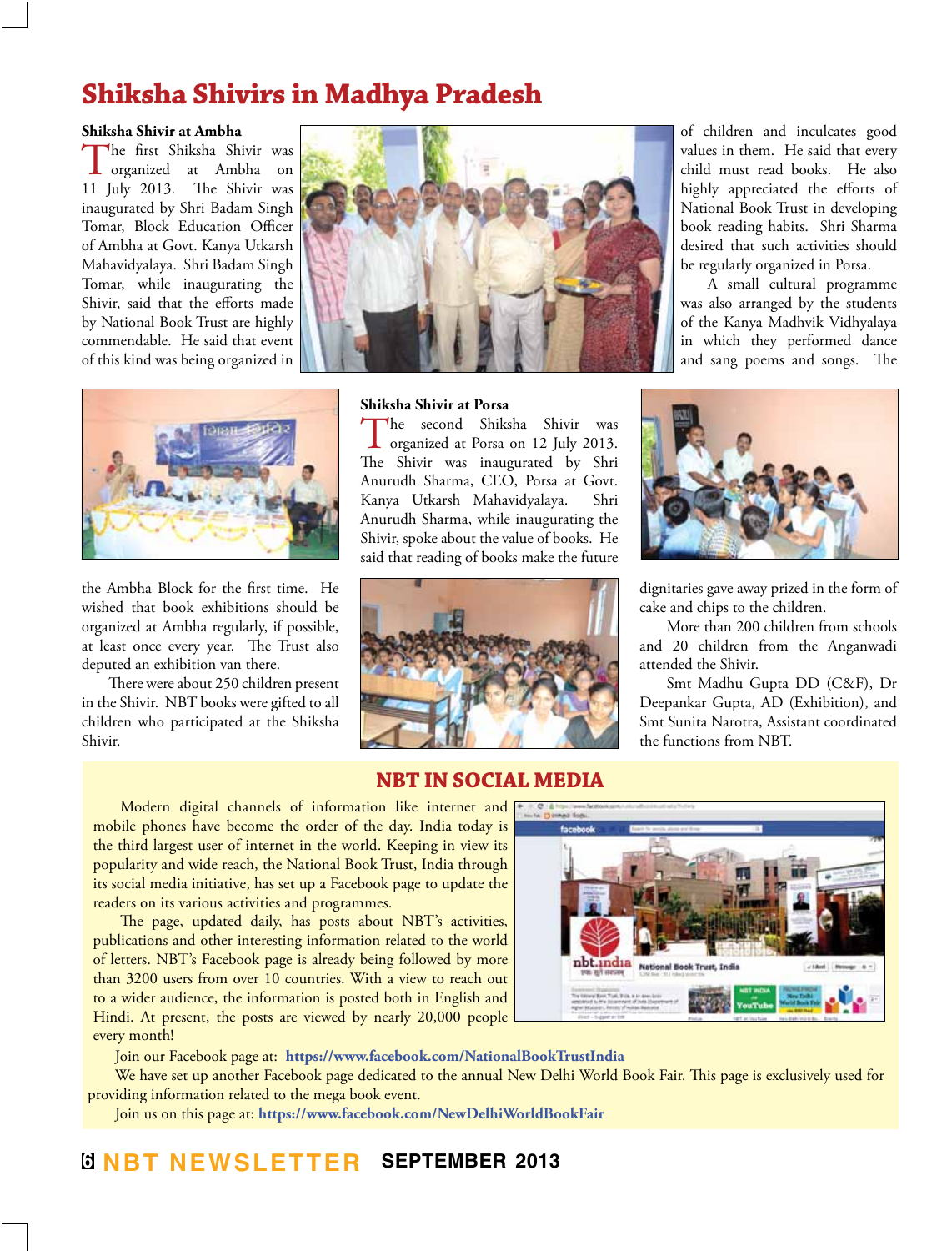# **NBT Books on Creative Learning**

Every year September 5, birthday of Dr. S. Radhakrishnan, educationist, philosopher and also the former President of India, is celebrated as Teachers Day in India. Under its *Creative Learning* Series, NBT brings out books on new educational concepts and tools, specially designed for the needs of teachers and other professionals working in the field of education. Many of these books are also available in Hindi and other Indian languages.

#### A HANDBOOK OF PUPPETRY Meena Naik

The book introduces the children to the fascinating world of puppetry. 53 pp / Rs 45.00 / 978-81-237-4206-9

### ART: The Basis of Education Devi Prasad

A pioneering study on the importance of art as a foundation for the education of the individual. The book also takes a detailed look at the various stages of its expression in a child, its importance



in shaping the individual's thinking and cognitive faculty, the role of teachers and parents and most importantly its role in an angst-ridden society.

182 pp / Rs 85.00 / 978-81-237-2314-3

### BACK TO THE SOURCES: A Study of Gandhi's Basic Education

Henry Fagg

The title of the study indicates a dissatisfaction on the part of its author with much of the material that has so far been written on Gandhi on education. The present writer has attempted



to construct a detailed contextual study of the most decisive period in the evolution of Gandhi's beliefs on education. 84 pp / Rs 45.00 / 81-237-3969-9

## CREATIVE DRAMA AND PUPPETRY IN EDUCATION

## Meher R Contractor

The book provides a general guide to help those who want to conduct training courses in puppetry and creative drama or to use these techniques in education, social work, recreation, occupational therapy and audio-visual education for communicating ideas to both children and adults. 122 pp / Rs 45.00 / 81-237-3422-0

DIVASVAPNA

Gijubhai Badheka Written by Gujarat's famous educationist and teacher, this minor pedagogical classic is the story of a teacher who rejects the orthodox culture of education



but remains enthusiastic towards children and continues to experiment while consciously neglecting the traditions of teaching through prescribed textbooks. First published in Gujarati in 1932, the book propounds a new theory on child's education by emphasising the need for an atmosphere of independence and selfreliance.

104 pp / 45.00 / 978-81-237-1237-6

### DUISHEN

Chingiz Aitmatov

The book tells the story of Altyani, a teacher, who, inspired by the great Russian leader Lenin, decides to open a primary school in his native village and holds his forte despite resistance from all. 71 pp / Rs 35.00 / 978-81-237-3848-2

### EDUCATION FOR CREATIVE LIVING

Dayle M Bethel (Ed.)

The book outlines Japanese educational philosopher of the early 20th century Tsunesaburo Makiguchi's inspiring philosophy and revolutionary proposals for reforms. The basic idea of Makiguchi that students must experience happiness in school and that school must be directly relevant to their lives is pertinent to the present day education system.

260 pp / Rs 70.00 / 978-81-237-3650-1

### EXPLORING THE BIOLOGICAL WORLD

Rohini Muthuswami An interesting manuscript that explains biological concepts through various streams of science, for example why the honey comb



cell is hexagonal and so on. 60 pp / Rs 135.00 / 978-81-237-6165-7

### LETTERS FROM A FOREST SCHOOL Chittaranjan Das

A passionate account of an educational experiment carried out in the 1950s in a school established in a forest in Orissa. Written in the form of letters to a newspaper, it records the joys and difficulties



accompanying the founding of an ideal in a world rotten with prejudice, mired in bureaucratic apathy and burdened with a mindset that is suspicious of any kind of change. The experiment continued for four years, but its significance continues to be relevant as it dramatizes the courage to be different and the passion to transform human fate through education. 168 pp / Rs 55.00 / 81-237-4877-9

### LITTLE TOYS Arvind Gupta

A step-by-step, wellillustrated manual which children can use to prepare innovative, low-cost and ecofriendly toys from materials like discarded tetra packs, camera roll cases, soda straws and other junk.



59 pp / Rs 20.00 / 81-237-2060-2